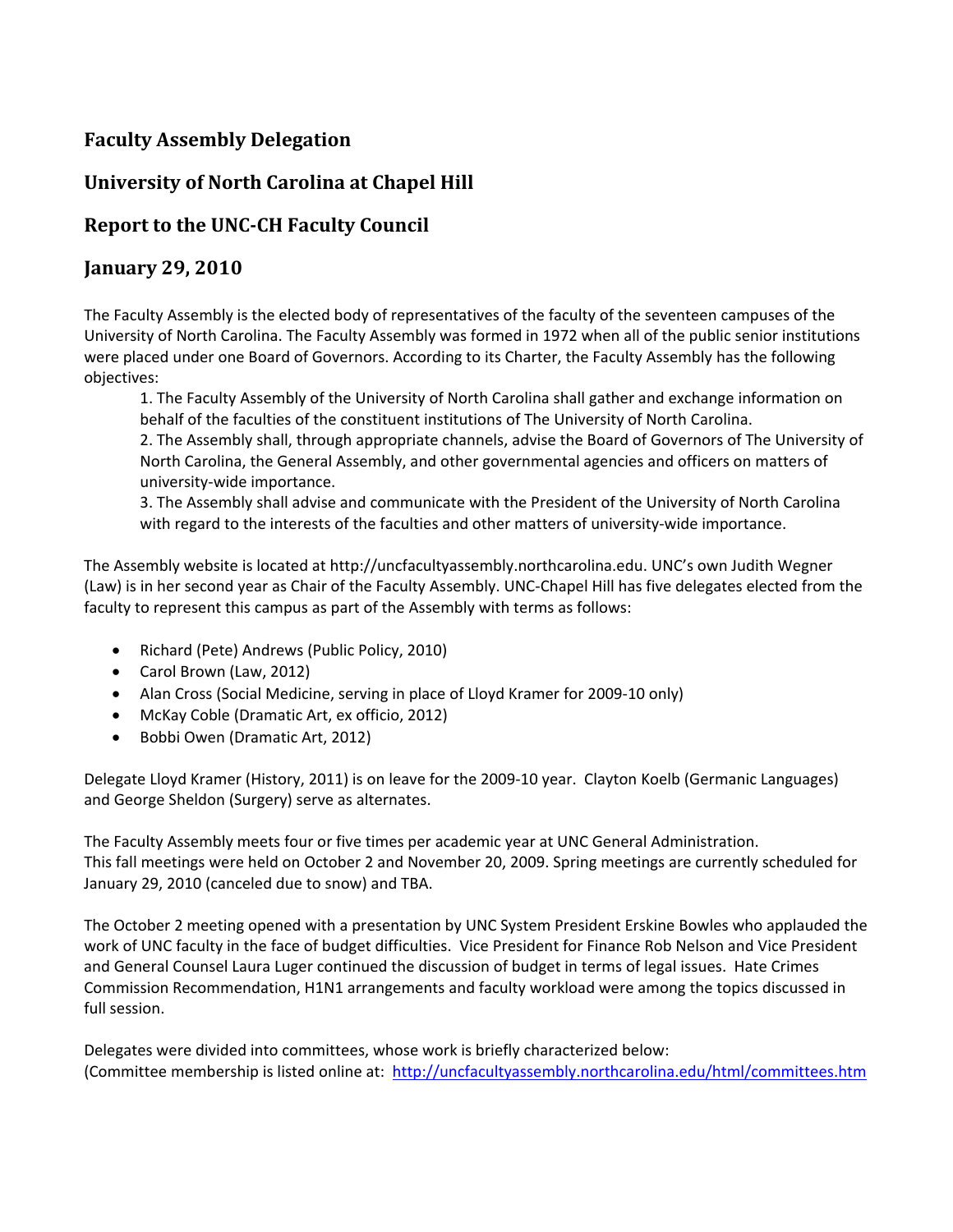Academic Core (combining historic academic planning and budget committees):

- Define "academic core"
- Budget: looking at money; enrollment growth
- Monitoring damage/effects related to budget cuts
- Faculty voice on these issues
- Liaison with other groups: Graduate Council, Library Council, staff

Distance Education and Technology (including but not limited to traditional technology committee):

- Work with Alan Mabe on "white paper" regarding next generation of issues
- Categorization of different focal areas under umbrella of distance education (review what's on‐line)
- Quality control (working with Jim Sadler and quality council)
- Issues raised regarding transformation of university

Governance and Faculty Development (combining traditional governance and faculty development/benefits/welfare committees) :

• Rubrics for recognition of effective "shared governance"

Communications and Advocacy (special task force):

- Develop communication plan related to how and key information can be exchanged with target audiences
- Develop continuing strategy regarding advocacy (legislative, other) (may involve former FA delegates or others on the campuses?)
- Liaison with and support of UNC Staff Assembly

Academic Freedom and Tenure (traditional committee):

- Track trends regarding personnel mixes on campuses (faculty as tenure-track, tenured, fixed term, adjuncts, part-time, administrative, other) (relates also to budget/academic planning; also distance education?)
- Consider what can be done with regard to non-tenure-track faculty situation if GA declines to proceed as had agreed in the past
- Monitor developments regarding changing post-tenure-review, tenure/promotion policies as changes relate to rewards re service/outreach
- Review whether additional changes should be proposed in University Code to assure protection of fixed‐ term faculty

Research (traditional committee):

- Develop proposal to create advisory group re institutional research at GA?
- Become involved in GA's research initiative relating to technology transfer and economic development
- Make case for role of institutes and centers in supporting work related to UNCT
- Track ongoing implementation of UNC Tomorrow as it may affect campus focus and responsibilities